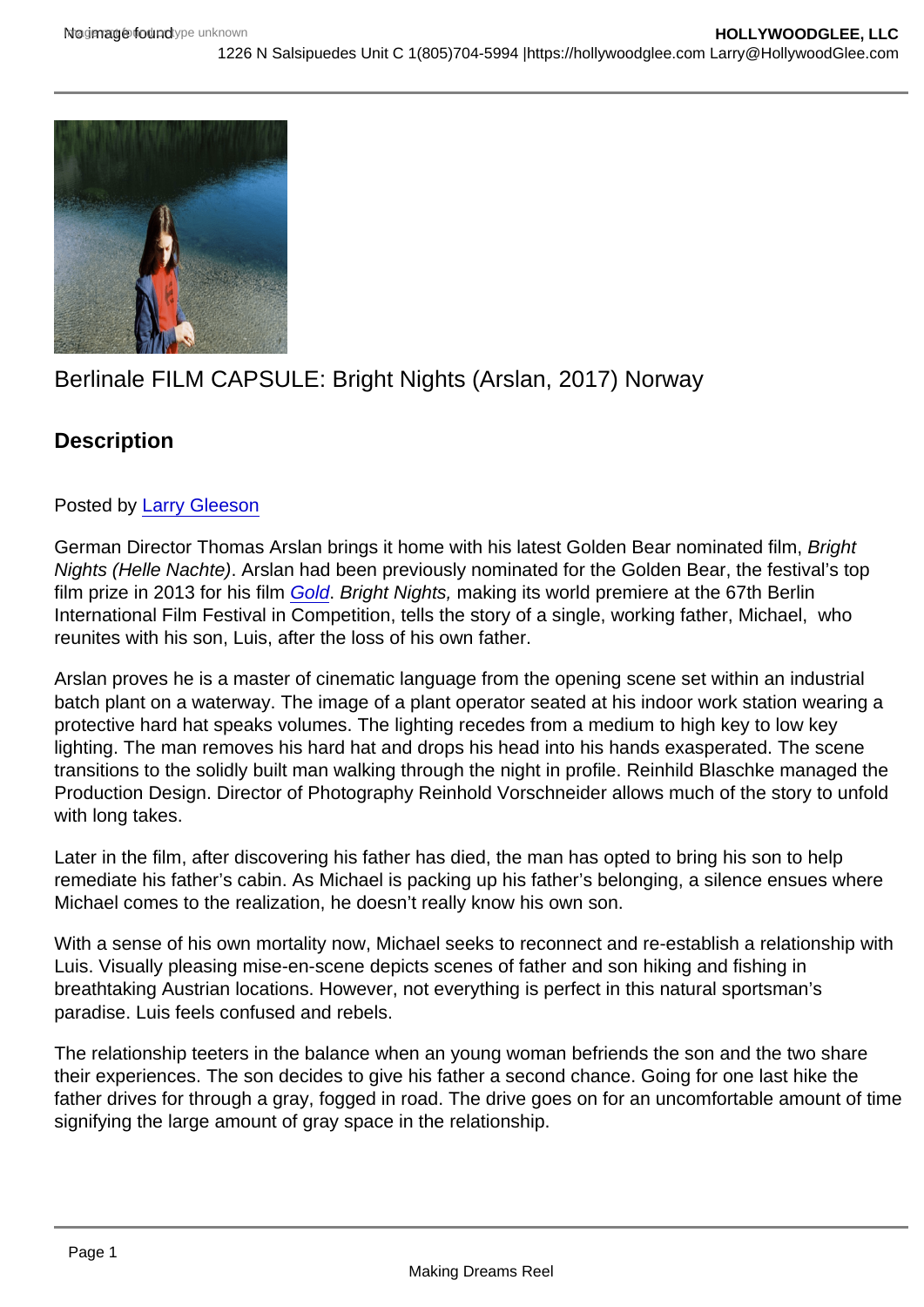

@Schramm Film / Marco Kruger

The film transitions revealing vibrant colors of green and yellow symbolizing a time of joy and healing with a touch of red foreshadowing a powerful element of emotionality is still present. The relationship dynamic between Michael, played by Georg Friedrich and Luis, played by Tristan Göbel drives the narrative. Both actors deliver very compelling performances.

In my opinion, the climatic image comes quickly thereafter, as the son goes off on his own. A wide angle long shot of the man running across a mountain ridge with a large mountain range looming in the background slightly out of focus reminiscent of Peter O'Toole in Lawrence of Arabia as he rides solo across the barren Arabian desert. Again, the cinematic language is so much greater than mere words. The lengths the father is willing to go to in order to re-establish the father/son relationship bond is beyond measure. Reinhold Vorschneider served as the film's Director of Photography.

While there are many father/son relationship dynamic films, there is only one Bright Nights. Highly recommended. A cinematic language extraordinaire.

\*Featured photo courtesy of Berlinale.de and @Schramm Film / Marco Kruger

#### **Category**